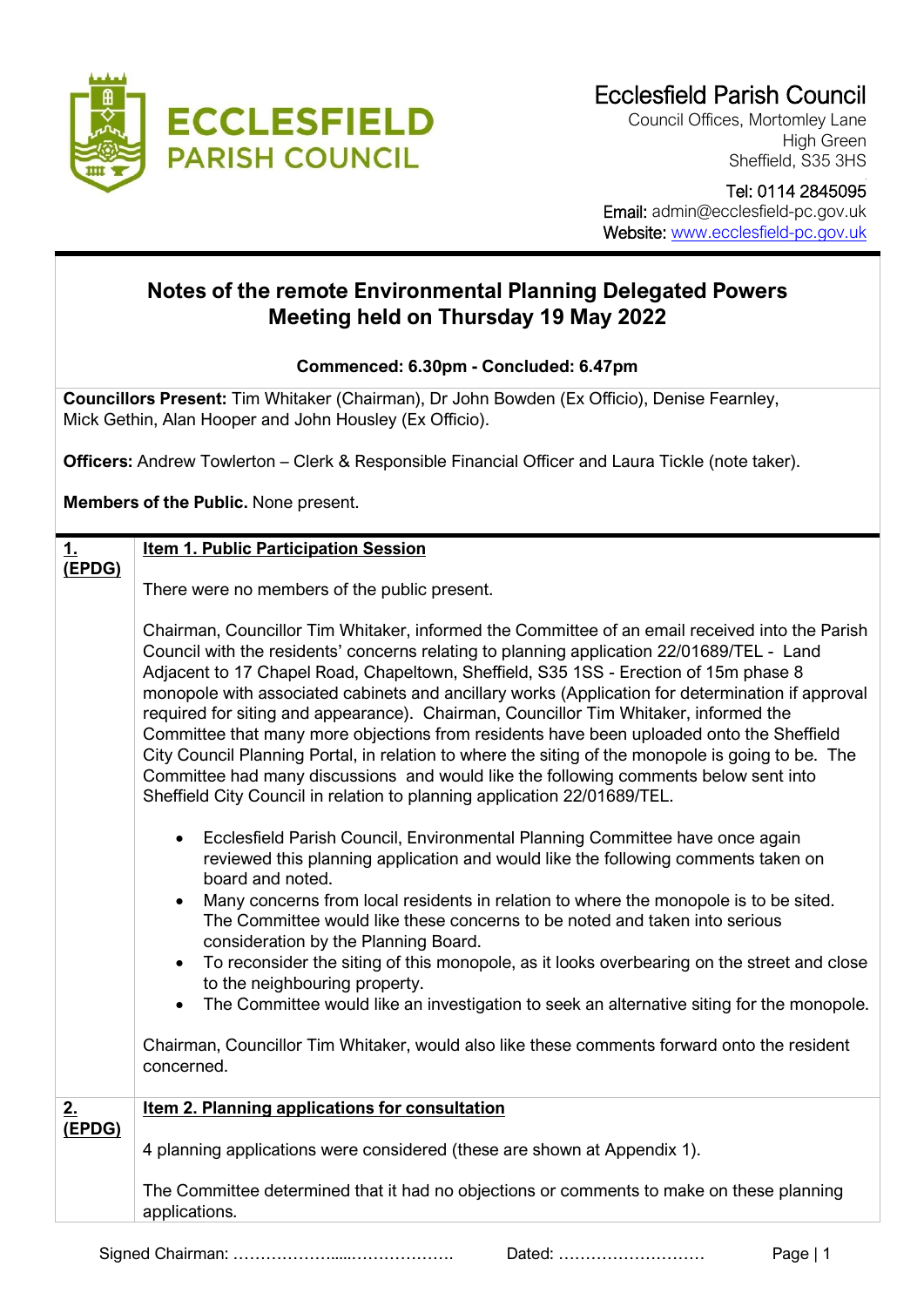| <u>3.</u><br>(EPDG) | 3. To receive notifications of any planning decision notices received to Ecclesfield Parish<br><b>Council from Sheffield City Council</b>                          |
|---------------------|--------------------------------------------------------------------------------------------------------------------------------------------------------------------|
|                     | These, shown at Appendix 2, were noted by the Committee.                                                                                                           |
| (EPDG)              | 4. Date and times of future meetings.                                                                                                                              |
|                     | The next Environmental Planning Committee meeting is scheduled to take place on Thursday 9<br>June 2022 at 6.30 pm at the Miners Welfare Hall, High Green.         |
|                     | The next Environmental Planning Delegated Powers Committee meeting is scheduled to take<br>place on Thursday 23 June 2022 at 6.30 pm being held remotely via zoom. |

## **Appendix 1 Planning applications considered**

| Date Received | Planning<br>Reference | <b>Site Location</b>                                                                                      | <b>Brief Description of Proposal</b>                                                                                                                                                                                | <b>Date Comments Due</b> |
|---------------|-----------------------|-----------------------------------------------------------------------------------------------------------|---------------------------------------------------------------------------------------------------------------------------------------------------------------------------------------------------------------------|--------------------------|
| 6.5.22        | 22/01603/FUL          | 20 Cowley Drive,<br>Sheffield, S35 1SW                                                                    | Alterations to roof including<br>formation of gable end,<br>erection of dormer window<br>to rear and rooflights to front<br>of dwellinghouse.                                                                       | 27.5.22                  |
| 10.5.22       | 22/01070/FUL          | 84 Oak Lodge<br>Road, Sheffield,<br><b>S35 4QB</b>                                                        | Erection of front porch.                                                                                                                                                                                            | 31.5.22                  |
| 16.5.22       | 22/01385/ADV          | <b>Site of South</b><br><b>Yorkshire Trading</b><br>Standards,<br>Thorncliffe Lane,<br>Sheffield, S35 3XX | Erection of illuminated and<br>non-illuminated signage to<br>new unit including 5no.<br>billboards, 1no. freestanding<br>sign, 2no. high level logos,<br>1no. car park directional sign<br>and 2no. site flagpoles. | 8.6.22                   |
| 17.5.22       | 22/01719/FUL          | 31 Charlton Drive,<br>Sheffield, S35 3PA                                                                  | Erection of first floor side<br>extension over existing<br>garage.                                                                                                                                                  | 9.6.22                   |

## **Appendix 2 Planning Application Decision Notices**

| <b>Planning reference</b> | <b>Site/Location Proposal</b>                                                                                                                                                               | <b>Outcome</b>         |
|---------------------------|---------------------------------------------------------------------------------------------------------------------------------------------------------------------------------------------|------------------------|
| 22/00503/FUL              | 16 Hill Top Rise, Sheffield, S35 8PD<br>Erection of dormer extension with Juliet balconies to rear of<br>dwellinghouse, replacement of garage door with a window.                           | Granted conditionally. |
| 22/01062/FUL              | 106 Cross House Road, Sheffield, S35 8RX<br>Erection of a two-storey side extension, single-storey side extension<br>and provision of a raised patio area to the rear of the dwellinghouse. | Granted conditionally. |
| 22/01093/FUL              | 74 White Lane, Chapeltown, Sheffield. S35 2YH<br>Demolition conservatory and erection of single-storey rear orangery<br>to dwelinghouse.                                                    | Granted conditionally. |

Signed Chairman: ……………….....………………. Dated: ……………………… Page | 2